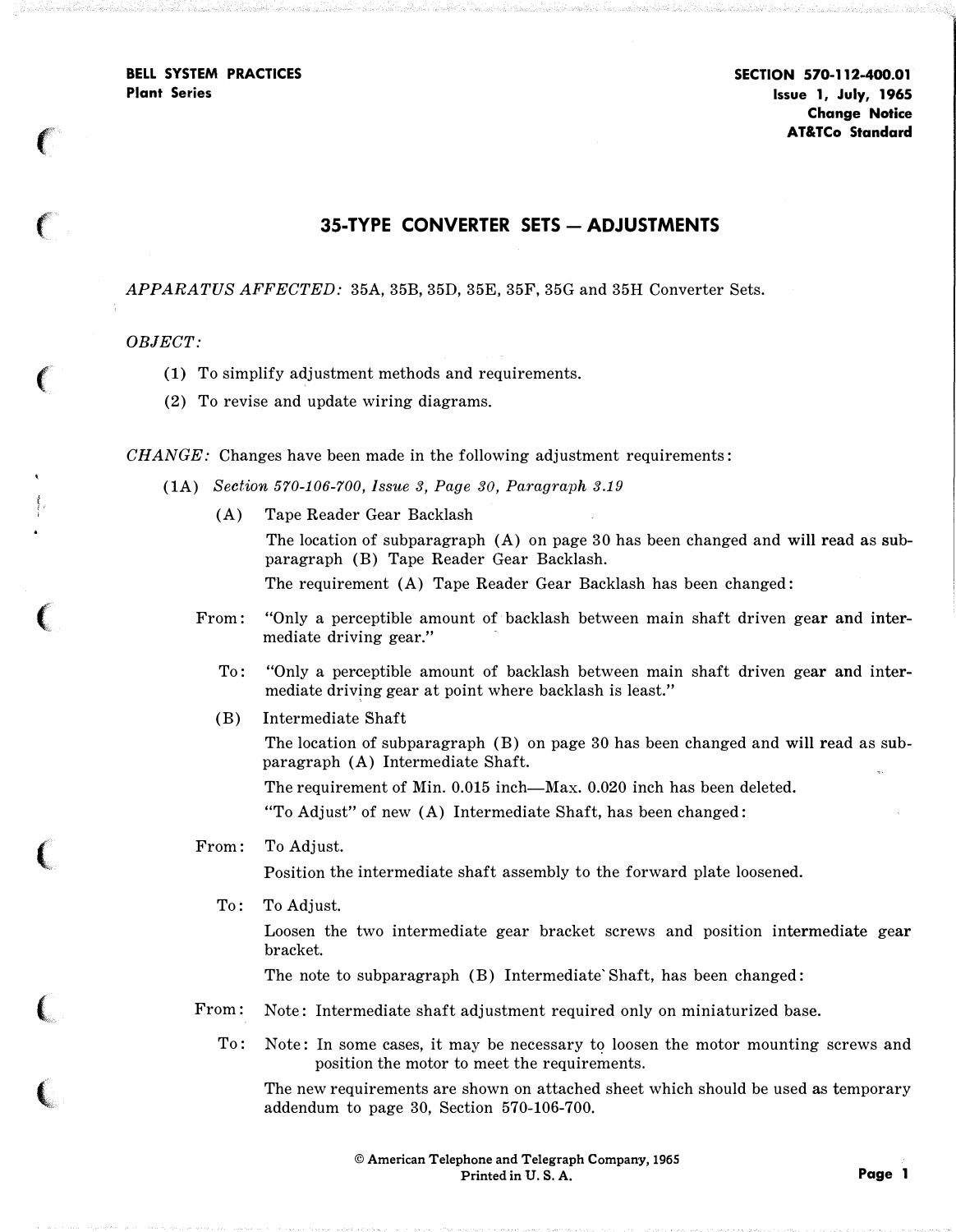### (2A) Section 570-106-400, Issue 2, Page 1, 2. Index

New issues of the following wiring diagrams have been released and the drawing issue numbers have been changed as follows:

·�

'l

}

)

,,}

,,)

| Subject                           | Drawina<br>No. | Section<br><b>Issue 2</b> |
|-----------------------------------|----------------|---------------------------|
| Five-Level Tape Reader, Schematic | 5879           |                           |
| Five-Level Tape Reader, Schematic | 5954           |                           |

#### Wiring Diagram 5879WD, Issue 3

The male connector symbols under the heading "LX4 Transmitter" A, B, C and D have been changed from solid triangles to open arrows.

The connecting cable wiring and symbols of the female connector shown as connecting to the "LX4 Transmitter" A, B, C and D have been deleted from the wiring diagram.

### Wiring Diagram 5954WD, Issue 2

The male connector symbols under the heading "LX Transmitter" A, B, C and "H" plug have been changed from solid triangles to open arrows.

The connecting cable wiring and symbols of the female connector shown as connecting to the "LX Transmitter" A, B, C and "H" plug have been deleted from the wiring diagram.

#### (2B) Section 570-113-400, Issue 1, Page 1, 2. Index

The drawing issue numbers under the heading "Issues" have been changed as follows:

| Subject                                       | Drawina<br>No. | Section<br><i><b>Issue 1</b></i> |  |
|-----------------------------------------------|----------------|----------------------------------|--|
| Translation Chart for TP194718 Cable Assembly | 6370           | 3                                |  |
| Translation Chart for TP194719 Cable Assembly | 6371           | Δ                                |  |

Wiring Diagram 6370WD, Issue 3

The wire color coding in Box "H9" of the chart for the TP174723 connector has been changed from "0-BR" to "0-BL".

#### Wiring Diagram 6371WD, Issue 4

The wire color coding in Box "H9" of the chart for the TP174723 connector has been changed from "O-BR" to "O-BL" and the wire color coding in Box "B5" of the chart for the TP194692 connector has been changed from "W-0-BL" to "G-S".

(2C) Section 570-112-400, Issue 1, Page 1, 2. Index Section 570-113-400, Issue 1, Page 1, 2. Index

### Wiring Diagram 6021WD, Issue 3

A new issue of the diagram has been released which adds wiring information for the "Adapter Cable Used Only With LX4 Five-Level Transmitter" to the diagram and the drawing issue number has been changed as follows:

|  | Subiect |                               | Drawina<br>No.<br>___ | Section<br>Issue 1 |
|--|---------|-------------------------------|-----------------------|--------------------|
|  |         | 35A and 35B Converter-Readers | 6021                  |                    |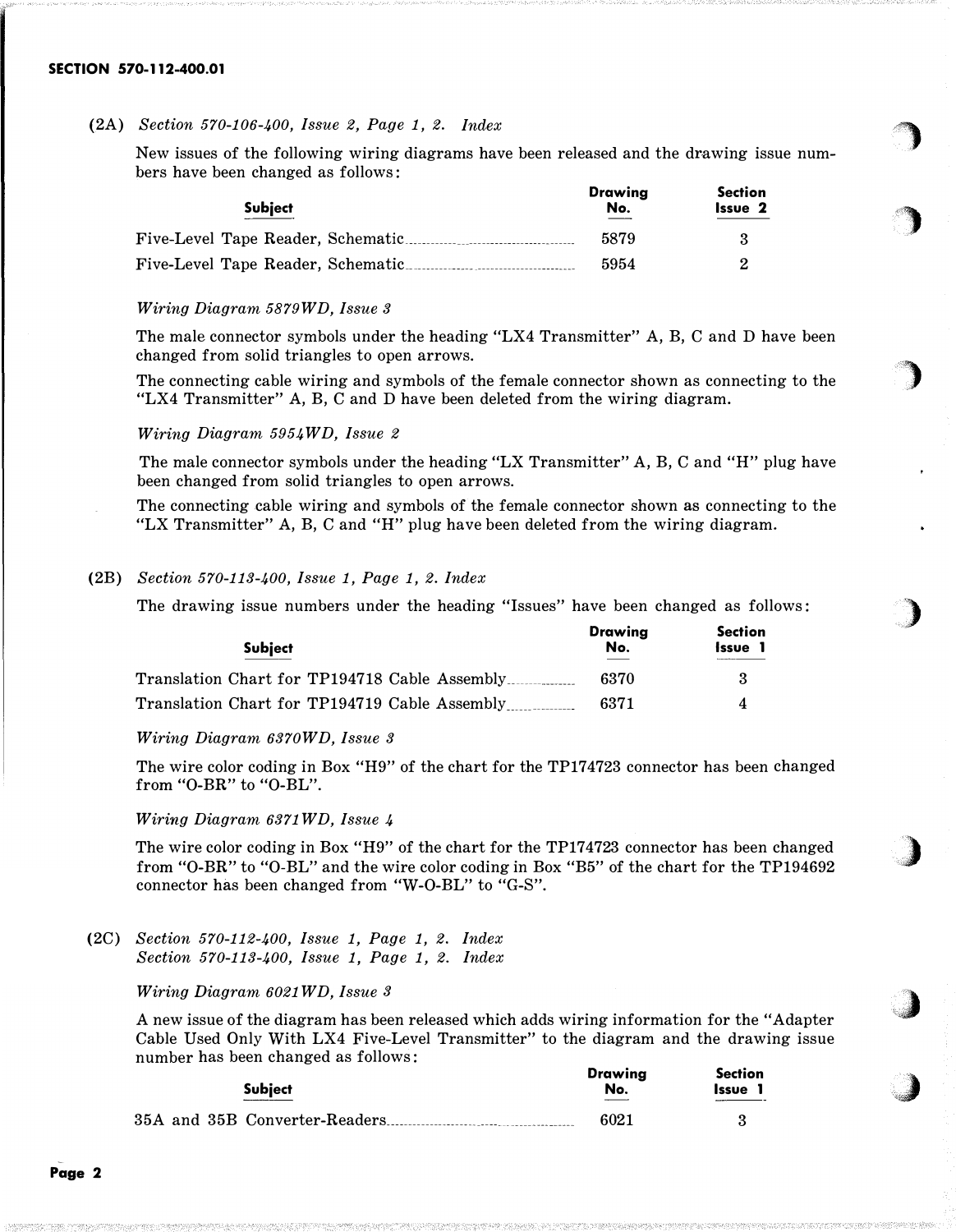# (2D) Section 570-112-401, Issue 1, Page 1, 2. lndex Section 570-113-401, Issue 1, Page 1, 2. Index

Wiring Diagram 6022WD, Issue 4

A new issue has been released which adds chart columns "FB" and "FA" for wiring of the TP161239 connector, TP161595 connector and the TP194741 cable. The drawing issue number under "Section Issues" has been changed as follows:

| <b>Subject</b>      | Drawing | <b>Section</b> |
|---------------------|---------|----------------|
|                     | No.     | Issue 4        |
| VCL 283 and VCL 316 | 6022    |                |

IDENTIFICATION: See "CHANGE".

INTERCHANGEABILITY: Not affected.

CLASSIFICATION FOR APPARATUS FURNISHED BY TELETYPE: These changes are now in effect.

W.E.CO. STOCK OF OLD STYLE PARTS: Not affected.

APPLICATION TO APPARATUS IN THE FIELD: The new adjustment requirements should be used.

APPLICATION AT W.E.CO. DIST. HOUSE REPAIR SHOPS: All units shall have the new adjustment requirements applied.

A VA/LABILITY: Not affected.

Attached:

 $\,$  ,  $\,$  ,  $\,$  ,  $\,$  ,  $\,$  ,  $\,$  ,  $\,$  ,  $\,$  ,  $\,$  ,  $\,$  ,  $\,$  ,  $\,$  ,  $\,$  ,  $\,$  ,  $\,$  ,  $\,$  ,  $\,$  ,  $\,$  ,  $\,$  ,  $\,$  ,  $\,$  ,  $\,$  ,  $\,$  ,  $\,$  ,  $\,$  ,  $\,$  ,  $\,$  ,  $\,$  ,  $\,$  ,  $\,$  ,  $\,$  ,  $\,$ 

Revised sheet.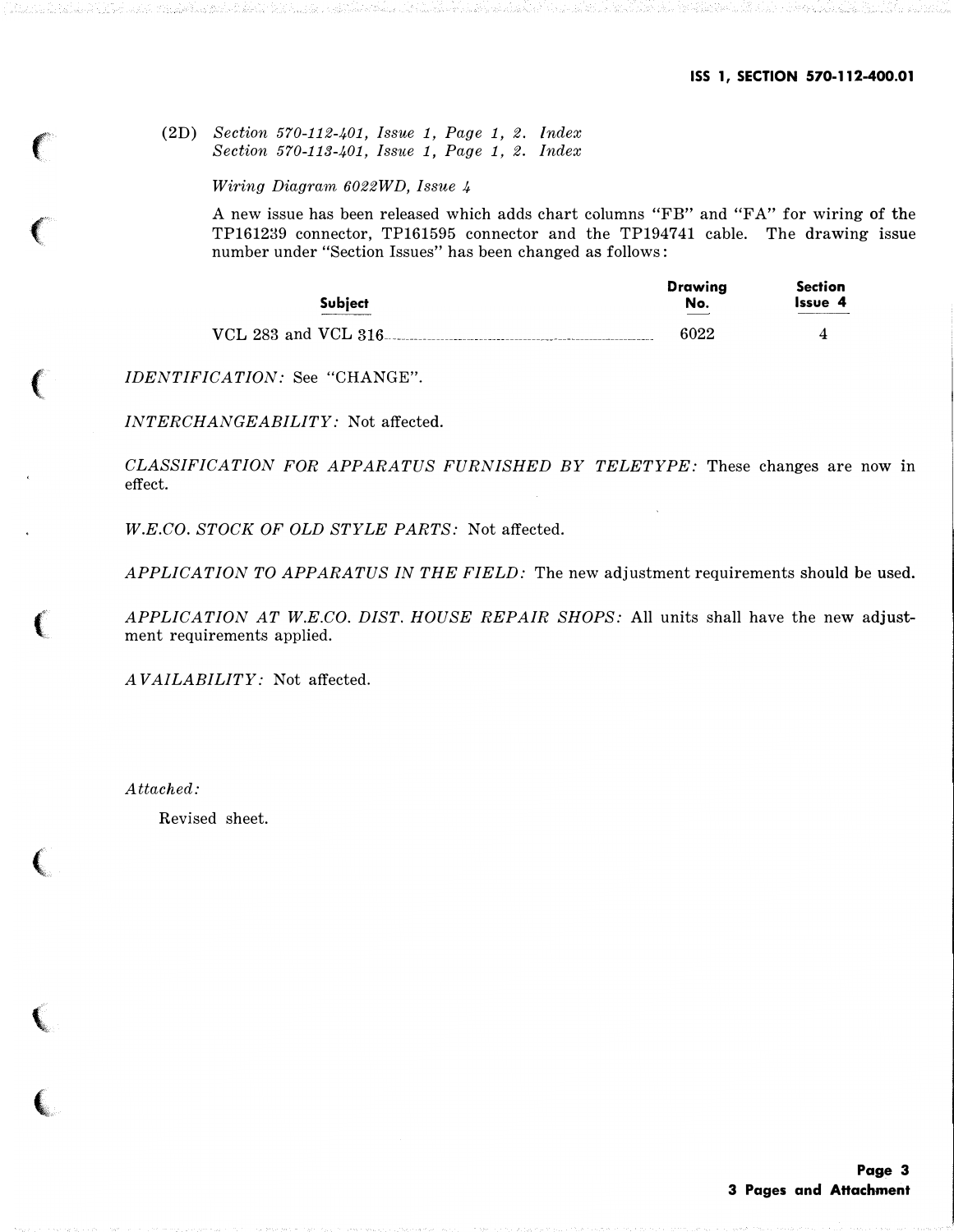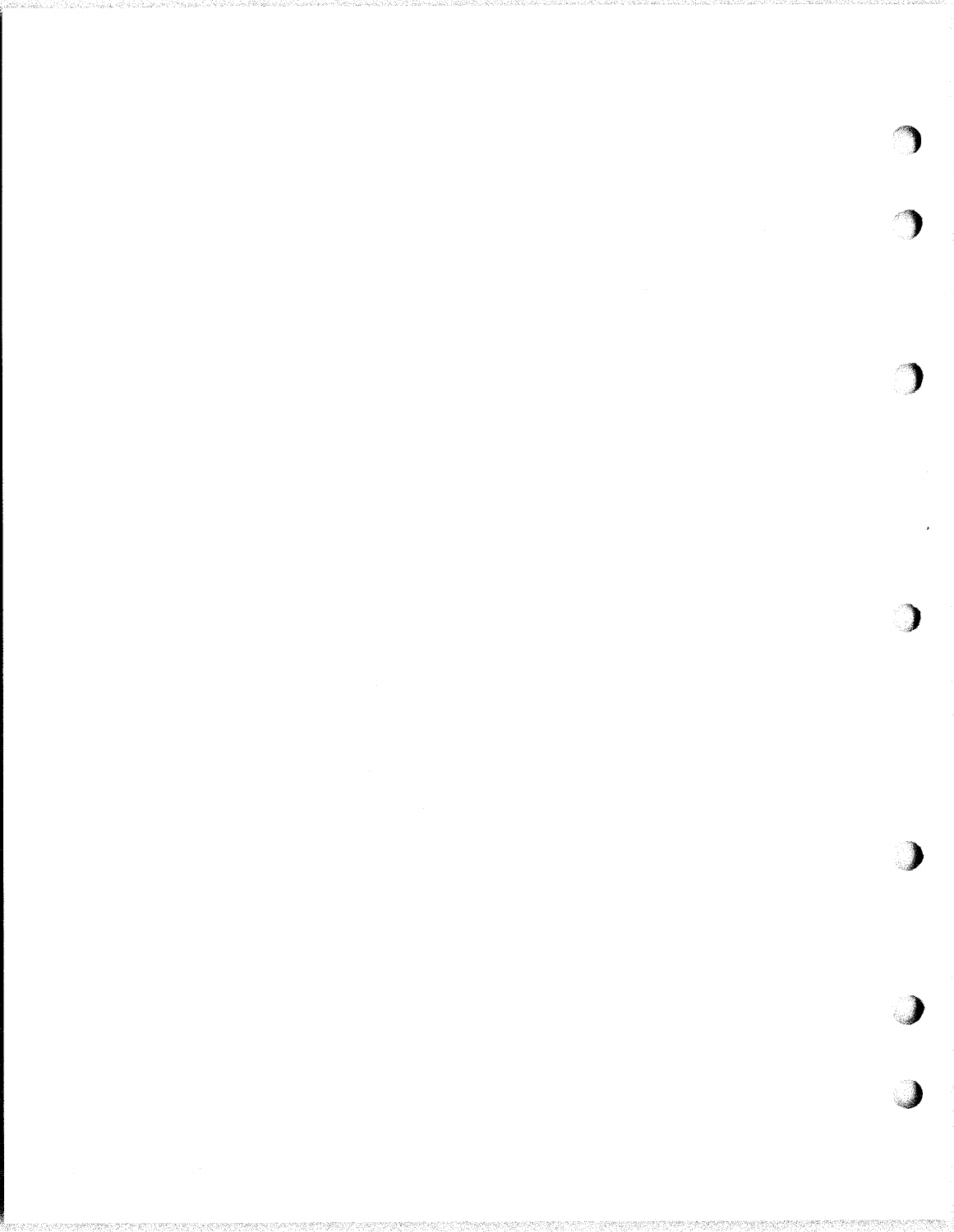# **A.19 GEAR MECHANISM**

 $\epsilon$ 

 $\epsilon$ 

 $\big($ 

 $\big($ 

 $\big($ 

(

 $\big($ 

(A) INTERMEDIATE SMAFT

REQU I REMEMT

ONLY A PERCEPTIBLE AMOUNT OF BACKLASH SETWEEN THE MOTOR PINION AND INTERMEDIATE GEAR AT POINT WHERE SACKLASH IS LEAST.

TO ADJUST

LOOSEN THE TWO INTERMEDIATE GEAR SRACKET SCREWS AND POSITION INTERMEDIATE GEAR BRACKET.

NOTE: IN SOME CASES IT MAY BE NECESSARY TO LOOSEN THE MOTOR MOUNTING SCREWS AND POBITION THE MOTOR TO MEET THE REQUIREMENT.



#### (8) TAPE READER GEAR BACKLASH

#### REQUIREMENT

ONLY A PERCEPTIBLE AMOUNT OF BACKLASH BETWEEN MAINSHAFT DRIVEN GEAR AND INTERMEDIATE DRIVING GEAR AT POINT WHERE BACKLASH IS LEAST.

### TO ADJUST

LOOSEN THREE TAPE READER MOUNTING SCREWS AND POSITION TAPE READER.